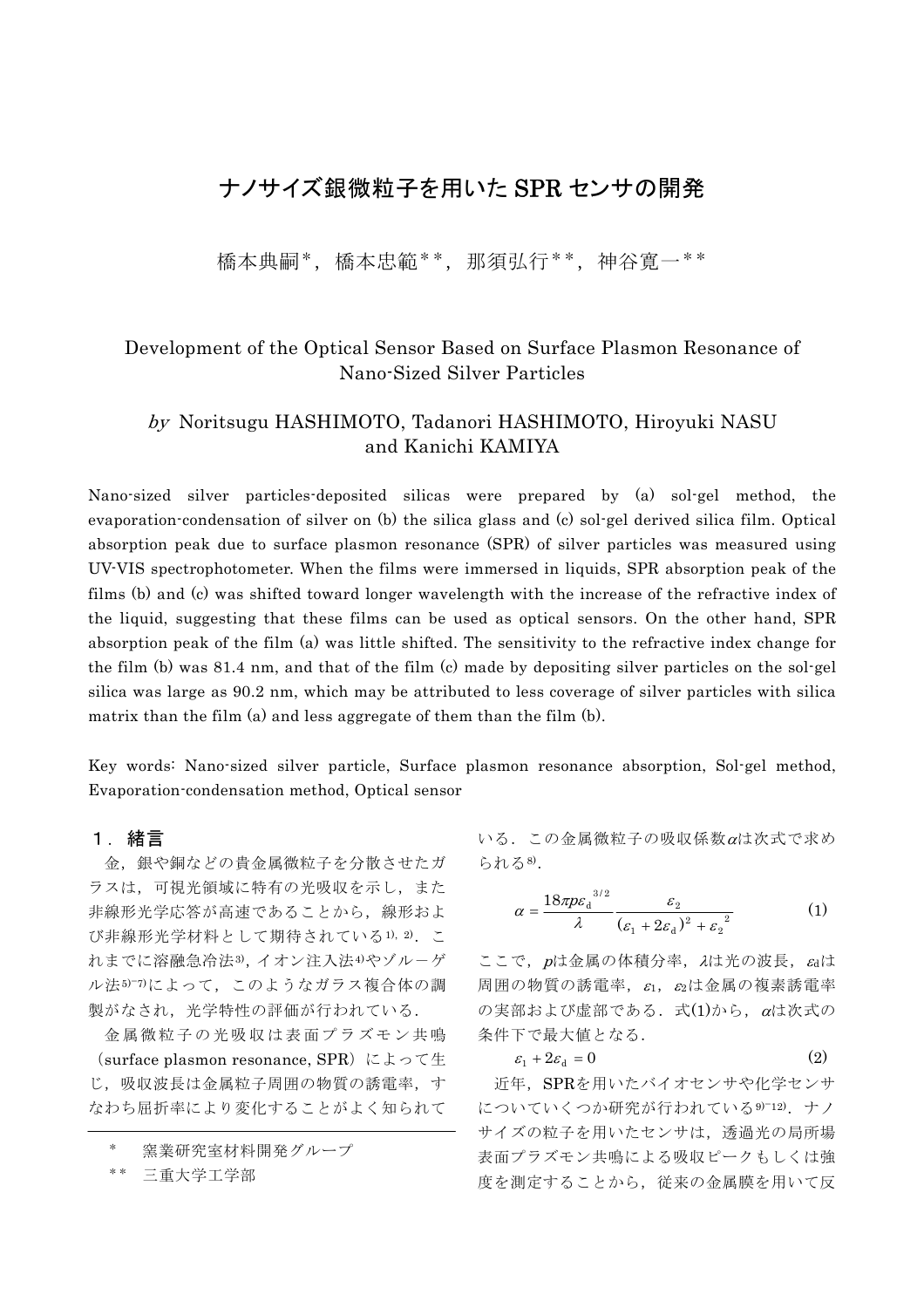射光を測定するSPRセンサと比べ,光学系が簡単 でよりコンパクトにできるなどの利点をもってい る.

本研究では,(a)ゾル-ゲル法,および(b)シリカ ガラスおよび(c)シリカゲル膜上に蒸発凝縮法に よって発生させた銀を沈着させることで銀微粒子 を分散させたシリカ薄膜を調製した.これらの 3 種類のナノ複合膜について,センサ特性と光吸収 特性の評価を行った.

### 2.実験方法

ゾル-ゲル法による銀微粒子を分散させたシリ カ薄膜(膜(a))の調製では、テトラエトキシシラ ン(TEOS;和光純薬製)を 2-メトキシエタノー ル(CH3OCH2CH2OH;ナカライテスク製)で希 釈したものを出発原料とし,室温で 10 分間撹拌 した後、撹拌しながら硝酸(HNO3;ナカライテ スク),蒸留水(H2O),硝酸銀(AgNO3;ナカラ イテスク製)を加え,加水分解を行った.溶液は, モル比が TEOS:CH<sub>3</sub>OCH<sub>2</sub>CH<sub>2</sub>OH:H<sub>2</sub>O:HNO<sub>3</sub>: AgNO<sub>3</sub>=1:15:2:0.1:0.13 となるように調製した. この溶液を用いて,シリカガラス基板上にディッ プコーティング法を用いて成膜することで、銀粒 子を分散させたシリカ薄膜を作製した. ディップ コーティングにおける基板の引き上げ速度を 3 cm/minとし,成膜後,700 ℃で 5 分間熱処理を 行った.膜のコーティングは,基板の反対側をテ ープで覆うことによって,片面だけに行った.

次に,銀粒子を沈着させたシリカ薄膜を,蒸発 凝縮法(膜(b)および(c))によって作製した13). シ リカガラス基板とシリカゲル膜を、銀微粒子を沈 着させる基板として用いた. シリカゲル膜は、前 述の膜(a)と同じ方法で調製した.ただし,その際 には硝酸銀を加えず,熱処理も行わなかった.蒸 発凝縮法による銀微粒子の発生は,セラミックス 管内で窒素(5 L/min)を流しながら顆粒状銀(高 純度化学研究所製)を 950 ℃で加熱し,その後, ガス化した銀を急冷することによって行った.発 生させた銀微粒子を沈着装置内でシリカガラス基 板 (膜(b)) もしくはシリカゲル膜 (膜(c)) 上に, 室温で 2 時間沈着させた.シリカ上に銀微粒子を 固定するために,得られた膜を 150 ℃で 5 分間熱 処理をした.

銀微粒子を確認するために,得られた試料に対

し X 線回折測定(XRD; 理学電機製,RINT 2500,  $CuK\alpha$ 線源)を行った. 次に分光光度計(島津製 作所製, UV-3100)による, 200から 800 nm の 波長領域における光吸収スペクトルの測定を行っ た.さらに試料断面を電界放射型走査電子顕微鏡 (FE-SEM;日立製作所製,S-4100)を用いて観察 した.一部の試料の膜表面を,原子間力顕微鏡 (AFM; Thermomicroscope 製, CP-Research) を用いて観察した.

SPRセンサ特性を以下の手順で測定した. 初め に,汚れや固定されていない銀微粒子を除去する ために,膜を数分間,超音波洗浄器を用いて洗浄 した. その後, 膜を異なる屈折率nをもつ浸液の 入った石英セル (光路長 10 mm) に浸し, SPR による吸収波長λを分光光度計を用いて決定した. 浸液として,蒸留水(n =1.333)メタノール  $(CH<sub>3</sub>OH; + hH<sub>2</sub>)$ ライテスク, n = 1.337), エタノ ール ( $C_2H_5OH$ ; 協和産業, n=1.370), 1-ペンタ ノール(C3H12OH;和光純薬,n =1.421),二硫 化炭素 (CS<sub>2</sub>;ナカライテスク, n =1.674) を用 いた. これらの屈折率は, 波長 434 nmでの値で ある.センサ感度は,浸液の屈折率変化によるSPR ピークシフトdλ/dnと定義した.

### 3.結果と考察

膜(a)および(b)の XRD パターンを図1に示す. 図から 2θ =38 と 44°付近に 2 つのピークが見ら れ, それらは銀の(111)および(200)面(JCPDS 4-783) の回折線と一致した.

一例として,蒸発凝縮法で発生させた銀微粒子 を沈着させたゲル膜 (膜(c)) 断面の FE-SEM 像 を図2に示す.この図から,ゲル膜の厚さは約 30 nm であり、銀粒子はゲル膜表面にあるのではな く,埋め込まれいることが分かる.AFM 観察結 果から,膜(b)および(c)の銀粒子の平均粒径は,そ れぞれ 27,22 nm であった.膜(c)の銀粒子のサ イズ分布は膜(b)よりも狭かった. また、両方の膜 とも,銀粒子は膜表面に密に沈着していることが 分かった.

センサ薄膜の光吸収スペクトルを図3に示す. 全ての膜は,400~450 nm 付近に SPR による吸収 ピークを示した.また,膜(a)のピークは,膜(b) や(c)と比較して鋭く,その強度も大きかった.こ れは,膜(a)中の銀微粒子が表面だけなく,膜全体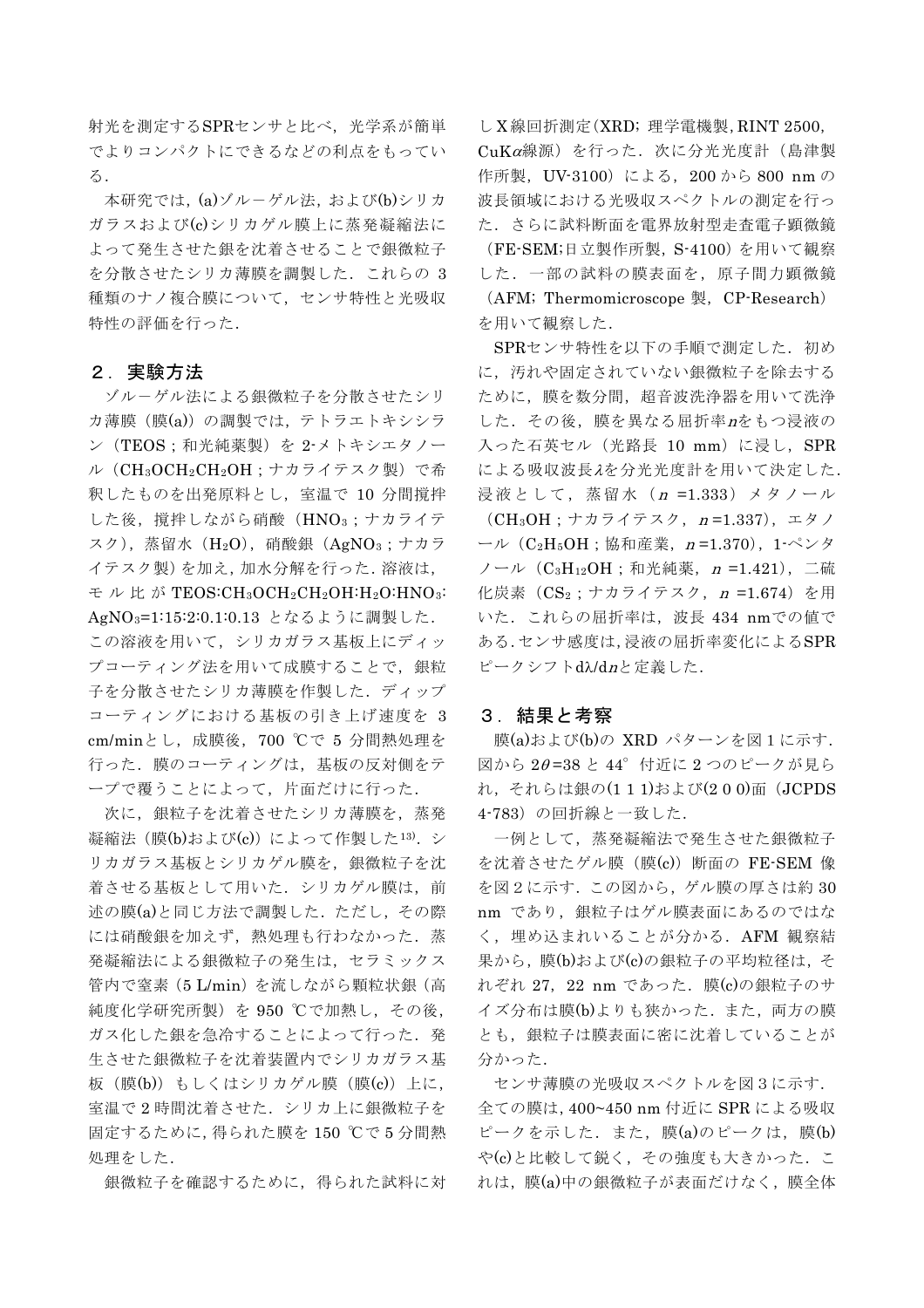



図2 銀粒子を沈着させたシリカ薄膜断面の **FE-SEM 像** 

に分散しており、そのサイズ分布も狭かったため ではないかと思われる.

図4に、異なる屈折率をもつ液体に膜を浸した 場合の、光吸収スペクトルの変化を示す、それぞ れの膜の吸収波長は、屈折率の大きい液体に浸す ことで、長波長側にシフトした. しかし膜(a)の吸 収ピークは鋭く、強度は大きいものの、屈折率を 変化させてもほとんどシフトしなかった。これに 対し、膜(b)や(c)の吸収ピークのシフトは非常に大 きかった.

SPR吸収波長と液体の屈折率の関係を図5に示 す. 図5中の実線は、最小二乗法でフィッティン グさせたものである. このフィッティングの計算 には、CS2の吸着による影響を考慮して、CS2の データは除いてある。これに対し、破線はCS2を 加えて計算を行ったものである.この図から, SPR 吸収ピークは液体の屈折率の変化に対して



線形にシフトすることが分かり、このことから膜 (b)や(c)は液体の検知に応用可能であると考えら れる。次に、このフィッティングさせた直線の傾 きからセンサ感度を求めた. その結果を吸収ピー クの半値幅 (FWHM) とともに表1にまとめる. また、表2にCS2を加えて計算したセンサ感度を 示す. CS<sub>2</sub>を除いて計算した膜(a)の傾きは、わず かに負であったため、センサ感度を0と見積もっ た. また膜(b)のセンサ感度は 81.4 nmであり、膜 (c)は 90.2 nmであった. 膜(c)のセンサ感度が大き いのは、シリカマトリックスに完全に覆われてい るのではなく、部分的に覆われており、液体と接 する面積が大きいためであると考えられる。また 膜(c)のFWHMは膜(b)に比べて小さかった. これ はシリカマトリックスが銀微粒子の凝集と成長を 抑制したため、膜(c)のサイズ分布が膜(b)よりも狭 かったためであると考えられる. また, CS2を加 えて計算したセンサ感度は、除いた場合に比べ大 きくなった. この場合でも, 図5の破線で示すよ うに、SPR吸収ピークは、液体の屈折率変化に対 して線形にシフトした.

銀微粒子を沈着させたゲル膜 (膜(c)) は、他の 2 つの複合膜に比べより高いセンサ感度をもち, SPR センサとして応用可能であることが明らか となった.

### 4. まとめ

3 種類のナノサイズ銀粒子/シリカ複合体を, ゾルーゲル法およびシリカガラスおよびシリカゲ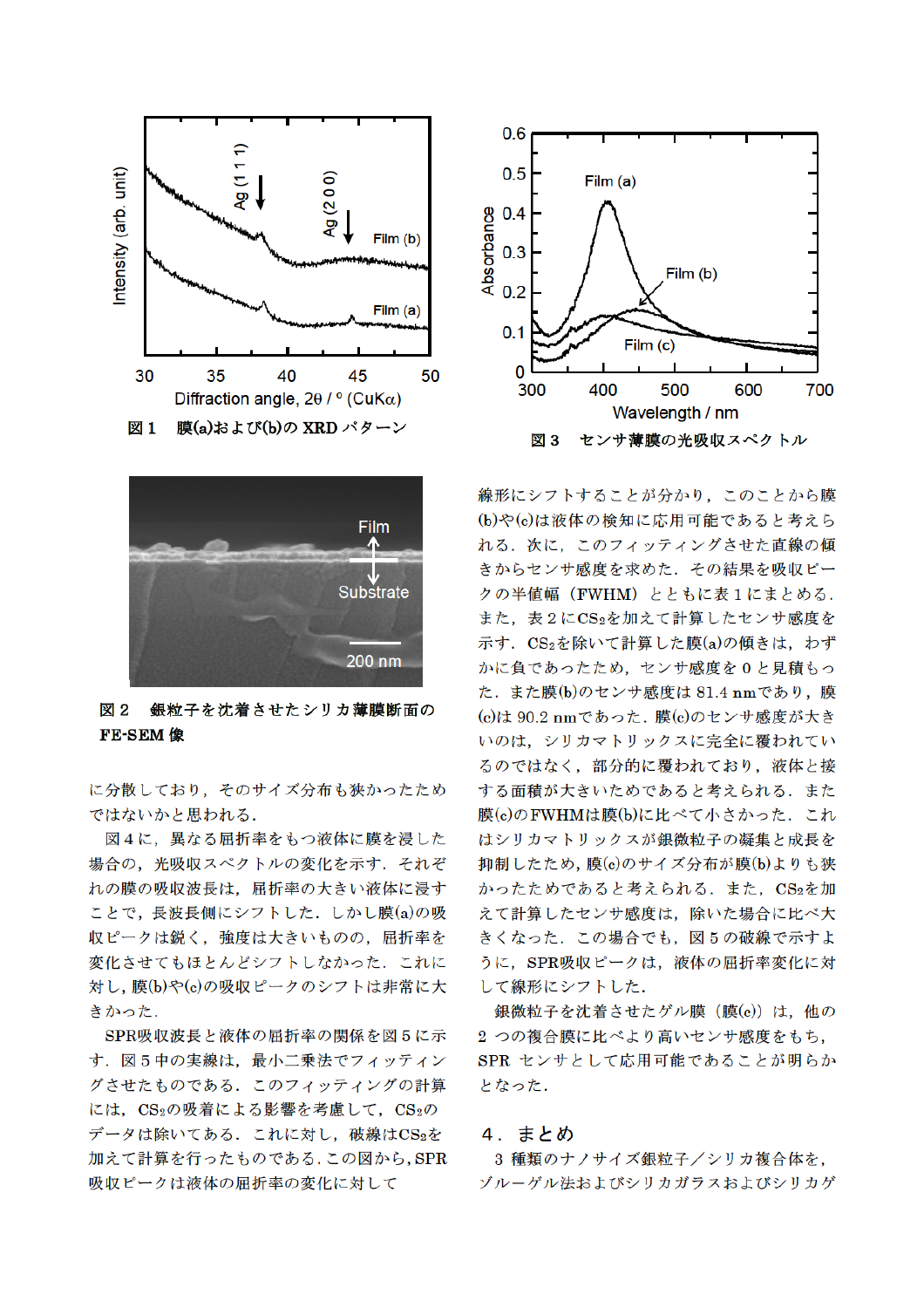

図 4 銀粒子を様々な屈折率をもつ液体に浸 した場合の吸収スペクトルの変化

ル膜上への蒸発凝縮法による銀微粒子の沈着によ って作製し、その SPR センサ特性の測定を行い比 較した. これら3種類の膜の中では、銀微粒子を 沈着させたシリカ薄膜は、浸液の屈折率変化に対 し大きなセンサ感度を示した. これは、銀微粒子 の凝集が少なく、大きな表面積をもつためである



薄膜の SPR センサ特性 表1

| Film | <b>Average FWHM</b><br>nm | Sensitivity, $d\lambda/dn$<br>nm |
|------|---------------------------|----------------------------------|
| (a)  | 65.2                      |                                  |
| (b)  | 132.8                     | 81.4                             |
| (c)  | 101.8                     | 90.2                             |

#### 表 2 CS<sub>2</sub>を加えて計算したSPRセンサ感度

| Film              | Sensitivity, $d\lambda/dn$<br>$/ \text{nm}$ |
|-------------------|---------------------------------------------|
| (a)               | 22.0                                        |
| (b)               | 88.7                                        |
| $\left( c\right)$ | 111.8                                       |

と考えられる.

## 参考文献

- 1) Y. Hamanaka et al.: "Ultrafast response of  $refractive$ nonlinear index of silver nanocrystals embedded in glass", Appl. Phys. Lett., 75, p.1712-1714 (1999)
- 2) 橋本典嗣ほか: "蒸発凝縮法によるナノサイズ 粒子からなる銀薄膜の作製とその線形および 非線形光学特性",日本セラミックス協会学術 論文誌, 112, p.204-209 (2004)